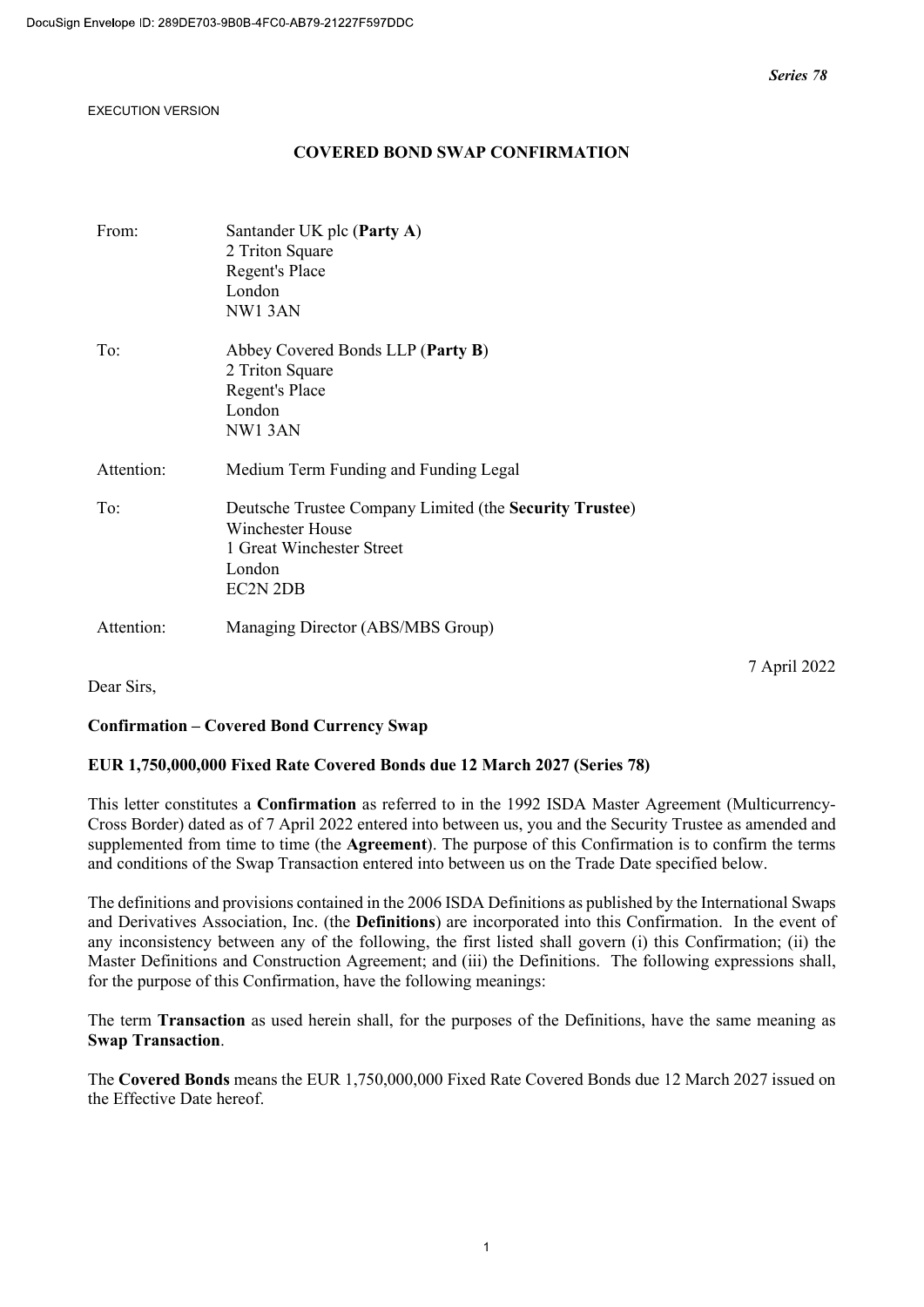- 1. This Confirmation supplements, forms part of, and is subject to, the Agreement. All provisions contained in the Agreement govern this Confirmation except as expressly modified below.
- 2. The terms of the Transaction to which this Confirmation relates are as follows:

| Party A:                                            | Santander UK plc                                                                                                                                                                                                                                                                                                                                                                                                                       |
|-----------------------------------------------------|----------------------------------------------------------------------------------------------------------------------------------------------------------------------------------------------------------------------------------------------------------------------------------------------------------------------------------------------------------------------------------------------------------------------------------------|
| Party B:                                            | Abbey Covered Bonds LLP                                                                                                                                                                                                                                                                                                                                                                                                                |
| Trade Date:                                         | 31 March 2022                                                                                                                                                                                                                                                                                                                                                                                                                          |
| <b>Effective Date:</b>                              | 7 April 2022                                                                                                                                                                                                                                                                                                                                                                                                                           |
| <b>Termination Date:</b>                            | 12 March 2027 (the Final Maturity Date), subject to<br>adjustment in accordance with the Additional Provisions, but<br>in no case shall the Termination Date be later than 12 March<br>2028 (the Extended Due for Payment Date), provided that<br>any Termination Date after the Final Maturity Date will be<br>subject to adjustment in accordance with the Modified<br>Following Business Day Convention.                            |
| Covered Bond Swap Rate:                             | GBP 0.8454 per EUR 1.00                                                                                                                                                                                                                                                                                                                                                                                                                |
| <b>Business Days:</b>                               | London, TARGET 2                                                                                                                                                                                                                                                                                                                                                                                                                       |
| <b>Business Day Convention:</b>                     | Following (save where expressly specified otherwise)                                                                                                                                                                                                                                                                                                                                                                                   |
| <b>Calculation Agent:</b>                           | As per Part $4(e)$ of the schedule to the Agreement.                                                                                                                                                                                                                                                                                                                                                                                   |
| Party A Fixed Amounts:                              |                                                                                                                                                                                                                                                                                                                                                                                                                                        |
| Party A Fixed Amount Currency<br>Amount:            | EUR 1,750,000,000                                                                                                                                                                                                                                                                                                                                                                                                                      |
| Party A Fixed Amount Payment Dates:                 | 12 March in each year from, and including, 12 March 2023 to,<br>and including, the Final Maturity Date, subject to adjustment<br>in accordance with the Business Day Convention.                                                                                                                                                                                                                                                       |
| Party A Fixed Amount Period End Dates:              | 12 March in each year from, and including, 12 March 2023 to,<br>and including, the Final Maturity Date, with No Adjustment.                                                                                                                                                                                                                                                                                                            |
| Party A Fixed Amount<br><b>Calculation Periods:</b> | Each period from, and including, one Party A Fixed Amount<br>Period End Date to, but excluding, the next Party A Fixed<br>Amount Period End Date, except that (a) the initial Party A<br>Fixed Amount Calculation Period will commence on, and<br>include, the Effective Date and end on but exclude 12 March<br>2023 and (b) the final Party A Fixed Amount Calculation Period<br>shall end on, but exclude, the Final Maturity Date. |
| Fixed Rate:                                         | 1.125 per cent. per annum.                                                                                                                                                                                                                                                                                                                                                                                                             |
| Fixed Rate Day Count Fraction:                      | In respect of the calculation of a Party A Fixed Amount, a<br>fraction equal to "number of days accrued/number of days in<br>year", as such terms are used in Rule 251 of the statutes, by-<br>laws, rules and recommendations of the International Capital<br>Market Association (the "ICMA Rule Book") calculated in                                                                                                                 |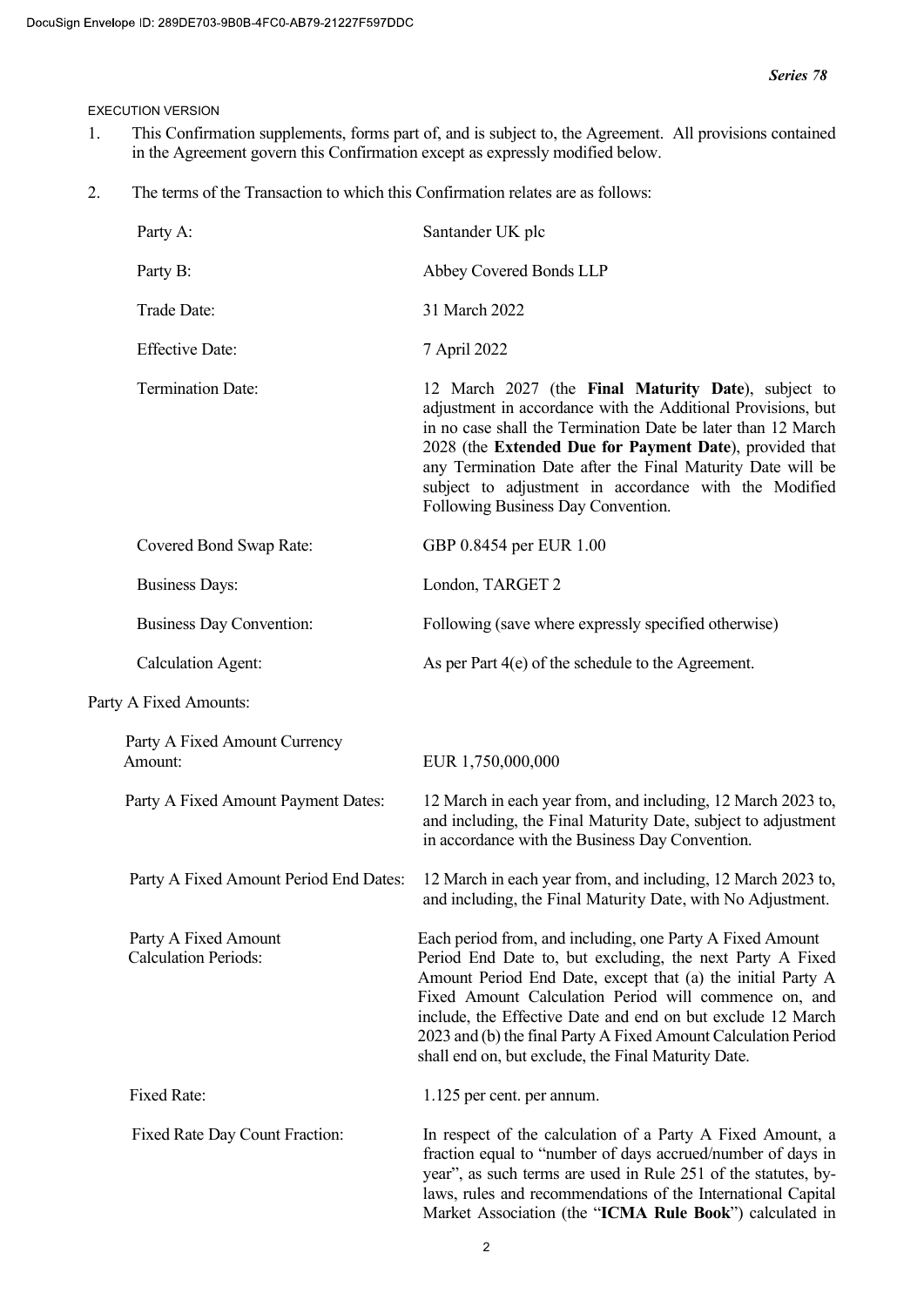| <b>EXECUTION VERSION</b>                            |                                                                                                                                                                                                                                                                                                                                                                                                                                                                                                                                           |
|-----------------------------------------------------|-------------------------------------------------------------------------------------------------------------------------------------------------------------------------------------------------------------------------------------------------------------------------------------------------------------------------------------------------------------------------------------------------------------------------------------------------------------------------------------------------------------------------------------------|
|                                                     | accordance with Rule 251 of the ICMA Rule Book, as applied<br>to non US Dollar denominated straight and convertible bonds<br>issued after December 31, 1998, as though the interest coupon<br>on a bond were being calculated for a coupon period<br>corresponding to the Party A Fixed Amount Calculation Period<br>in respect of which payment is being made.                                                                                                                                                                           |
| Party A Floating Amounts:                           |                                                                                                                                                                                                                                                                                                                                                                                                                                                                                                                                           |
| Party A Floating Amount Currency<br>Amount:         | In respect of each Party A Floating Amount Calculation<br>Period, the Principal Amount Outstanding of the Covered<br>Bonds on the first day of such Party A Floating Amount<br>Calculation Period (after taking into account any redemption<br>of the Covered Bonds on such day).                                                                                                                                                                                                                                                         |
|                                                     | Party A Floating Amount Payment Date: Provided that no Redemption Notice (as defined below) has<br>been given confirming that the Covered Bonds are redeemable<br>in full on a Final Exchange Date on or before the Extension<br>Determination Date (as defined below), the $12th$ day of each<br>calendar month from, but excluding, the Final Maturity Date<br>to, and including, the Termination Date, subject to adjustment<br>in accordance with the Modified Following Business Day<br>Convention.                                  |
| Party A Floating Amount Calculation<br>Period:      | Each period (if any) from, and including, each Party A Floating<br>Amount Payment Date to, but excluding, the next Party A<br>Floating Amount Payment Date during the Term of the Swap<br>Transaction, except that (a) the initial Party A Floating Amount<br>Calculation Period will commence on, and include, the Final<br>Maturity Date and end on, but exclude, the first Party A<br>Floating Amount Payment Date and (b) the final Party A<br>Floating Amount Calculation Period shall end on, but exclude,<br>the Termination Date. |
| Party A Floating Rate Option:                       | <b>EUR-EURIBOR-Reuters</b>                                                                                                                                                                                                                                                                                                                                                                                                                                                                                                                |
| Designated Maturity:                                | 1 month                                                                                                                                                                                                                                                                                                                                                                                                                                                                                                                                   |
| Party A Spread:                                     | $0.11$ per cent.                                                                                                                                                                                                                                                                                                                                                                                                                                                                                                                          |
| Party A Floating Rate Day<br><b>Count Fraction:</b> | Actual/360                                                                                                                                                                                                                                                                                                                                                                                                                                                                                                                                |
| Party A Reset Dates:                                | The first day of each Party A Floating Amount Calculation<br>Period.                                                                                                                                                                                                                                                                                                                                                                                                                                                                      |
| Party B Floating Amounts:                           |                                                                                                                                                                                                                                                                                                                                                                                                                                                                                                                                           |
| Party B Currency Amount:                            | In respect of each Party B Calculation Period, the Sterling<br>equivalent of the Party A Fixed Amount Currency Amount or<br>a Party A Floating Amount Currency Amount (as the case may<br>be) on the first day of such Party B Calculation Period<br>converted by reference to the Covered Bond Swap Rate.                                                                                                                                                                                                                                |
| Party B Payment Dates:                              | (i) The 12th day of each calendar month, from and including<br>12 April 2022 to, and including, the Final Maturity Date,                                                                                                                                                                                                                                                                                                                                                                                                                  |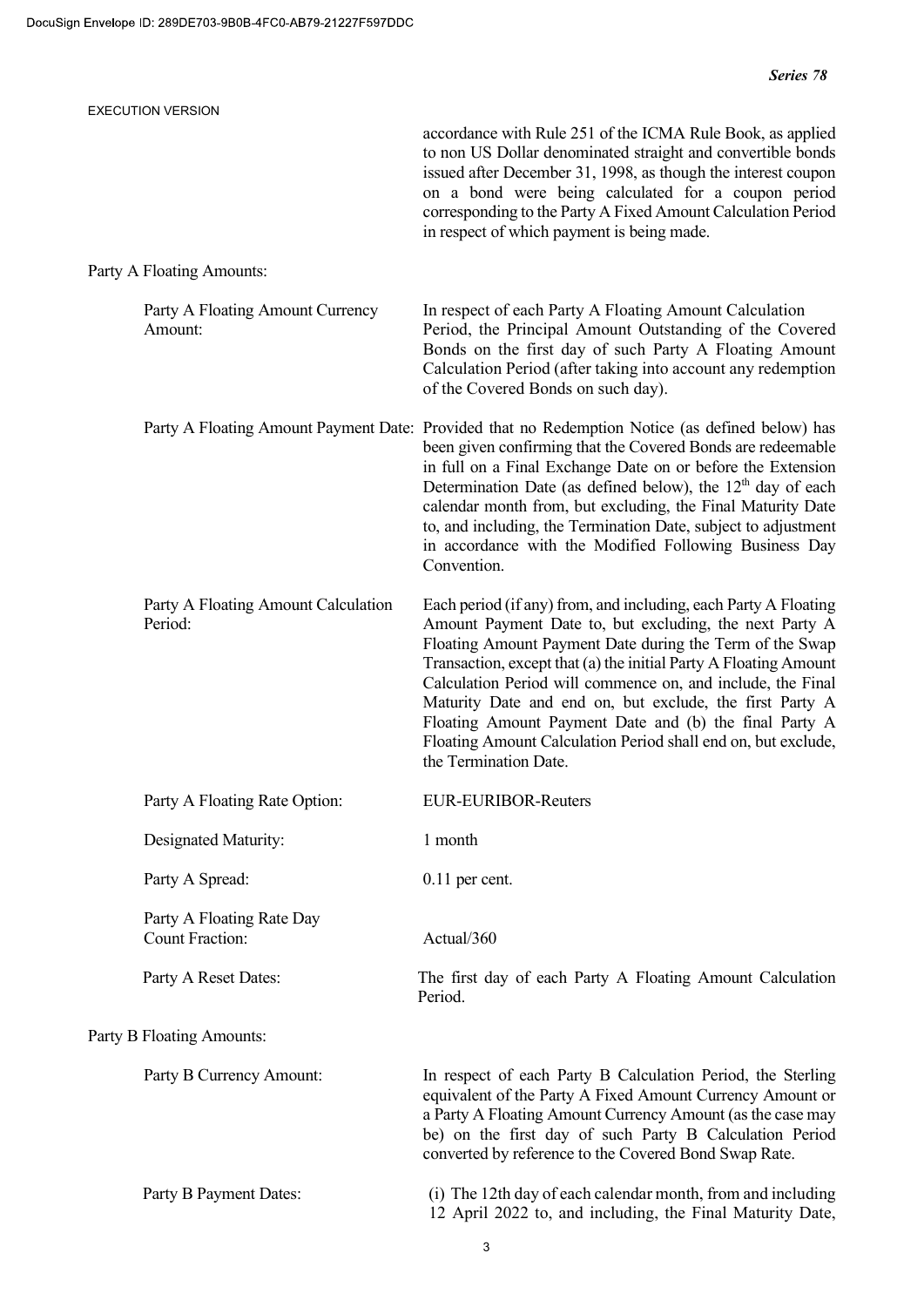|                              | subject to adjustment in accordance with the Business Day<br>Convention; and                                                                                                                                                     |
|------------------------------|----------------------------------------------------------------------------------------------------------------------------------------------------------------------------------------------------------------------------------|
|                              | (ii) The 12th day of each calendar month from, but excluding,<br>the Final Maturity Date to, and including, the Termination<br>Date, subject to adjustment in accordance with the Modified<br>Following Business Day Convention. |
| Party B Calculation Periods: | Each period from, and including, one Party B Payment Date to,<br>but excluding, the next Party B Payment Date during the Term<br>of the Swap Transaction, except that (a) the initial Party B                                    |

Party B Floating Rate Option: Compounded Daily SONIA

Compounded Daily SONIA means that the rate for a Party B Reset Date will be the rate of return of a daily compound interest investment (with the daily Sterling Overnight Index Average (SONIA) as the reference rate for the calculation of interest) and will be calculated by the Calculation Agent on the relevant Party B Reset Date in respect of the relevant Party B Calculation Period in accordance with the following formula, and the resulting percentage will be rounded if necessary to the fourth decimal place, with 0.00005 being rounded upwards:

Calculation Period will commence on, and include, the Effective Date and end on, but exclude, the first Party B Payment Date and (b) the final Party B Calculation Period.

shall end on, but exclude, the Termination Date.

$$
\left(\frac{\text{SONIA Index}_{\text{End}}}{\text{SONIA Index}_{\text{Start}}} - 1\right) \times \frac{365}{d}
$$

where:

d means the number of calendar days from (and including) the day in relation to which SONIA Index  $_{\text{Start}}$  is determined to (but excluding) the day in relation to which SONIA Index $_{End}$  is determined;

**Designated Source** means the screen page, display page or other information service of a distributor or other information service provider that is authorised by the SONIA Administrator to publish or otherwise make available the SONIA Index (being Bloomberg Screen Page SONCINDX)or any successor thereto or replacement thereof (and if any such screen page, display page or other information service is temporarily unavailable, as otherwise published by such distributor or other information service provider);

London Business Day means any day (other than a Saturday or Sunday) on which commercial banks are open for general business (including dealing in foreign exchange and foreign currency deposits) in London;

p means for any Party B Calculation Period, five London Business Days or such other period as otherwise agreed between Party A and Party B;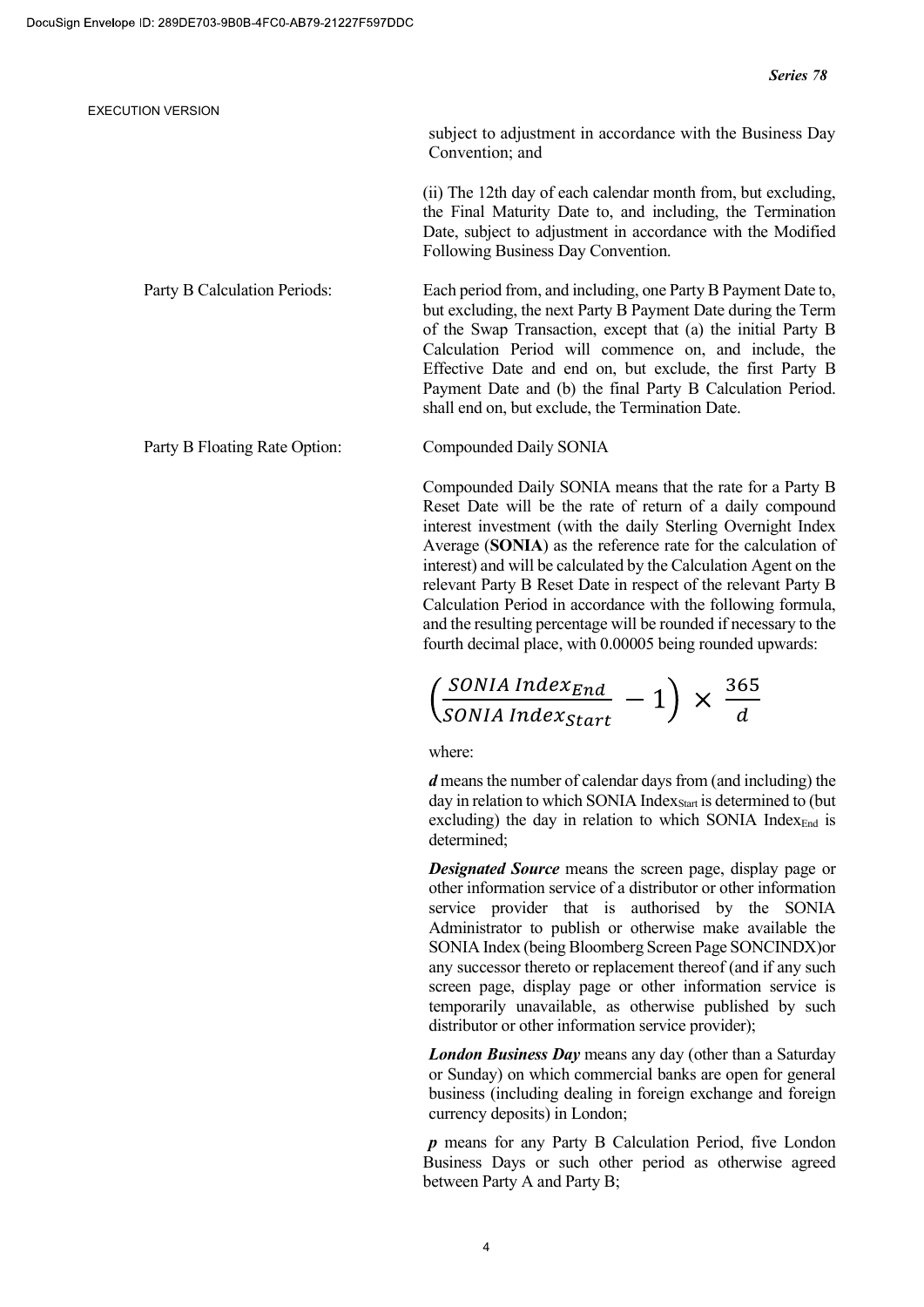|  | <b>EXECUTION VERSION</b>                            |                                                                                                                                                                                                                                            |
|--|-----------------------------------------------------|--------------------------------------------------------------------------------------------------------------------------------------------------------------------------------------------------------------------------------------------|
|  |                                                     | <b>SONIA Administrator</b> means the Bank of England or any<br>successor administrator of SONIA;                                                                                                                                           |
|  |                                                     | <b>SONIA Index</b> means the screen rate or index for compounded<br>daily SONIA rates as provided by the SONIA Administrator<br>and published, displayed or made available on the Designated<br>Source on the relevant Party B Reset Date; |
|  |                                                     | SONIA Index Start means, with respect to any Party B<br>Calculation Period, the SONIA Index value for the day which<br>is $p$ London Business Days prior to the first day of such Party<br>B Calculation Period; and                       |
|  |                                                     | <b>SONIA Index End means, with respect to any Party B</b><br>Calculation Period, the SONIA Index value for the day which<br>is p London Business Days prior to the Party B Payment Date<br>on which such Party B Calculation Period ends.  |
|  |                                                     | This Compounded Daily SONIA provision is subject to the<br>SONIA fallback provisions set out in the Annex to this<br>Confirmation where those provisions apply.                                                                            |
|  | Party B Spread:                                     | 0.4945 per cent. per annum.                                                                                                                                                                                                                |
|  | Party B Floating Rate Day<br><b>Count Fraction:</b> | Actual/365 (Fixed)                                                                                                                                                                                                                         |
|  | Party B Reset Dates:                                | In respect of each Party B Calculation Period, the day which is<br>$p$ London Business Days prior to the Party B Payment Date on<br>which such Party B Calculation Period ends.                                                            |
|  | Initial Exchange:                                   |                                                                                                                                                                                                                                            |
|  | Initial Exchange Date:                              | <b>Effective Date</b>                                                                                                                                                                                                                      |
|  | Party A Initial Exchange Amount 1:                  | GBP 1,479,414,997                                                                                                                                                                                                                          |
|  | Party A Initial Exchange Amount 2:                  | EUR 3,937,500                                                                                                                                                                                                                              |
|  | Party B Initial Exchange Amount:                    | EUR 1,750,000,000                                                                                                                                                                                                                          |
|  | Final Exchanges:                                    |                                                                                                                                                                                                                                            |
|  |                                                     |                                                                                                                                                                                                                                            |

Final Exchange Date: (i) The Final Maturity Date in respect of the Covered Bonds, (ii) each Business Day during the period (if any) commencing on, but excluding, the Final Maturity Date to, and including, the Extension Determination Date (if any and as defined below), (iii) the  $12<sup>th</sup>$  day of each calendar month from, but excluding, the Extension Determination Date (if any and as defined below) to, but excluding, the Extended Due for Payment Date (if any), subject to adjustment in accordance with the Modified Following Business Day Convention and (iv) the Extended Due for Payment Date (if any), provided that, if at any time a Redemption Notice (as defined below) is given confirming that the Covered Bonds then outstanding are redeemable in full on a Final Exchange Date, that Final Exchange Date will be the last Final Exchange Date.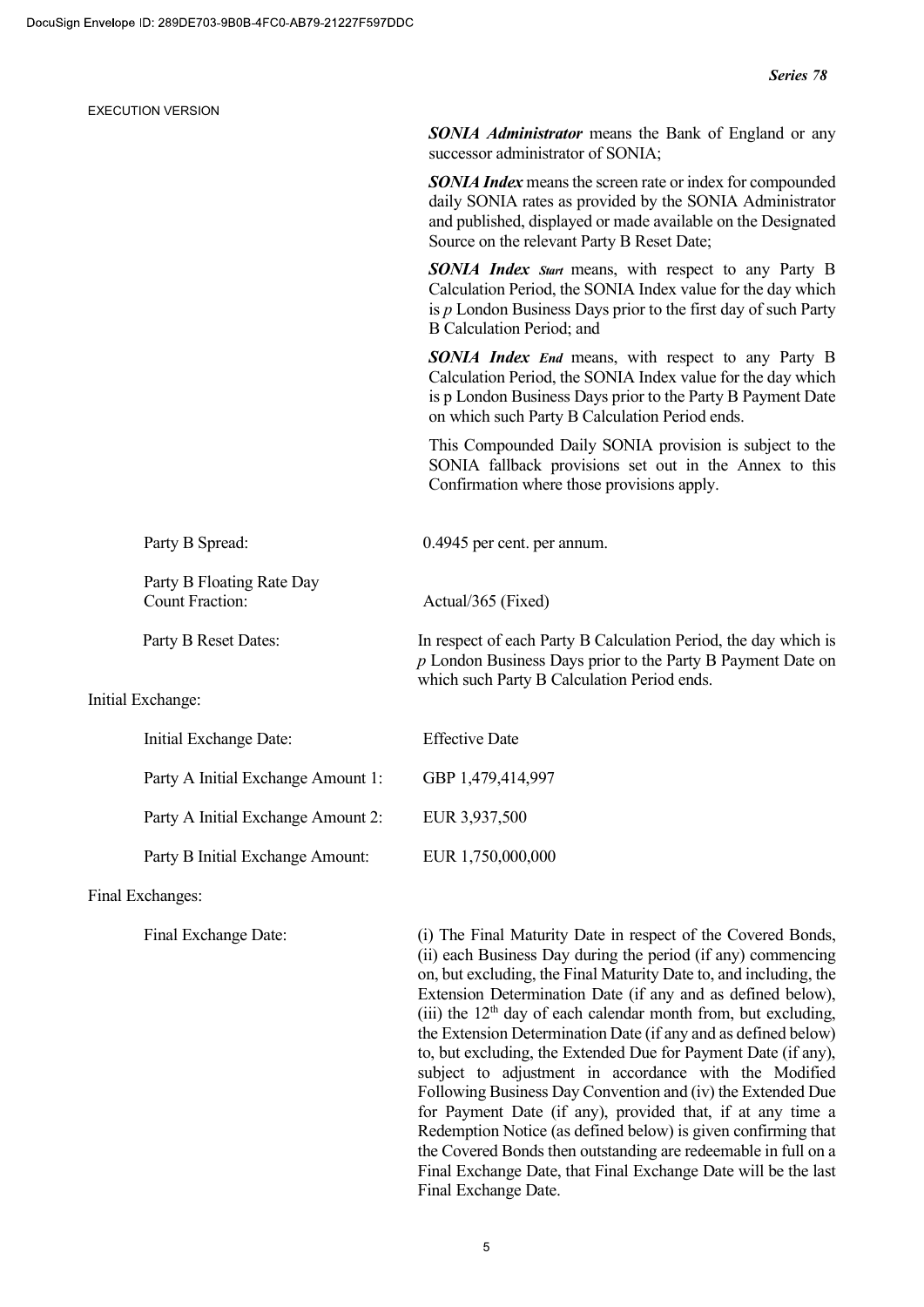| <b>EXECUTION VERSION</b>        |                                                                                                                                                                       |
|---------------------------------|-----------------------------------------------------------------------------------------------------------------------------------------------------------------------|
|                                 | <b>Extension Determination Date</b> means the date that is seven<br>calendar days plus two Business Days from, and including, the<br>Final Maturity Date.             |
| Party A Final Exchange Amounts: | In respect of each Final Exchange Date, the Euro equivalent of<br>the relevant Party B Final Exchange Amount converted by<br>reference to the Covered Bond Swap Rate. |
| Party B Final Exchange Amounts: | In respect of each Final Exchange Date, the relevant<br>Redemption Notice Amount (as defined below), if any.                                                          |

## 3. Additional Payment

Notwithstanding Section 2(a)(iii)(2) (but without prejudice to Section 2(a)(iii)(1)) and Section 6(c) of the Agreement, in the event that an Early Termination Date occurs in respect of the Transaction evidenced by this Confirmation as a result of an Additional Termination Event pursuant to Part 1(h)(i) or Part 1(h)(iii) or Part 1(h)(iv) of the Schedule to the Agreement, then on that Early Termination Date:

- (i) Party A will pay to Party B an amount in Euro equal to the Principal Amount Outstanding of the Covered Bonds to be redeemed in whole or in part pursuant to Conditions 6.2 (Redemption for taxation reasons) or 6.6 (Redemption due to illegality or invalidity) or to be purchased and surrendered in whole or in part pursuant to Condition 6.10 (*Purchases*) of the Terms and Conditions (the "Party A Early Redemption Amount"); and
- (ii) Party B will pay to Party A an amount in Sterling equal to the Party A Early Redemption Amount, converted by reference to the Covered Bond Swap Rate.

To the extent that, in respect of any payments described in (i) and (ii) above, Party B makes only a partial payment (or fails to make a full payment) of the amount due to Party A under (ii) above, then Party A shall reduce its corresponding payment to Party B under (i) above by the same percentage reduction, and shall have no other obligation to Party B in respect of such payment. For the avoidance of doubt, an amount calculated pursuant to Section 6(e) of the Agreement will also be due between the parties as a result of such Early Termination Date but such amount shall be calculated after taking into account the payments described in (i) and (ii) above. In the event that Party B intends to make only a partial payment (or to fail to make a full payment) of any amount due to Party A, Party B shall provide Party A with at least two London Business Days' notice of such intention.

## 4. Additional Provisions

Party B, or the Cash Manager acting on Party B's behalf, shall notify Party A of the amount of principal payments to be made on the Covered Bonds on each Final Exchange Date (for purposes of calculating payment of any Final Exchange Amounts). Such notification may be made in respect of a Final Exchange Date by receipt by Party A of written confirmation from Party B, or the Cash Manager acting on Party B's behalf, of an irrevocable payment instruction to a bank from Party B to make a payment to Party A in an amount equal to an amount in Sterling corresponding to the Covered Bonds to be redeemed on such Final Exchange Date converted by Party B by reference to the Covered Bond Swap Rate on or prior to 5:00 p.m., London time, two London Business Days prior to such Final Exchange Date (a "Redemption Notice", and the Sterling Amount specified in the written confirmation delivered to Party A, the "Redemption Notice Amount").

If Party A does not receive a Redemption Notice with respect to any Final Exchange Date, then the parties will not be required to pay any Final Exchange Amounts on such Final Exchange Date. In addition, if Party A does not receive a Redemption Notice confirming that the Covered Bonds are redeemable in full on the Final Maturity Date (and the Covered Bonds are not redeemed in full on or prior to the Extension Determination Date): (i) the Termination Date for this Transaction shall be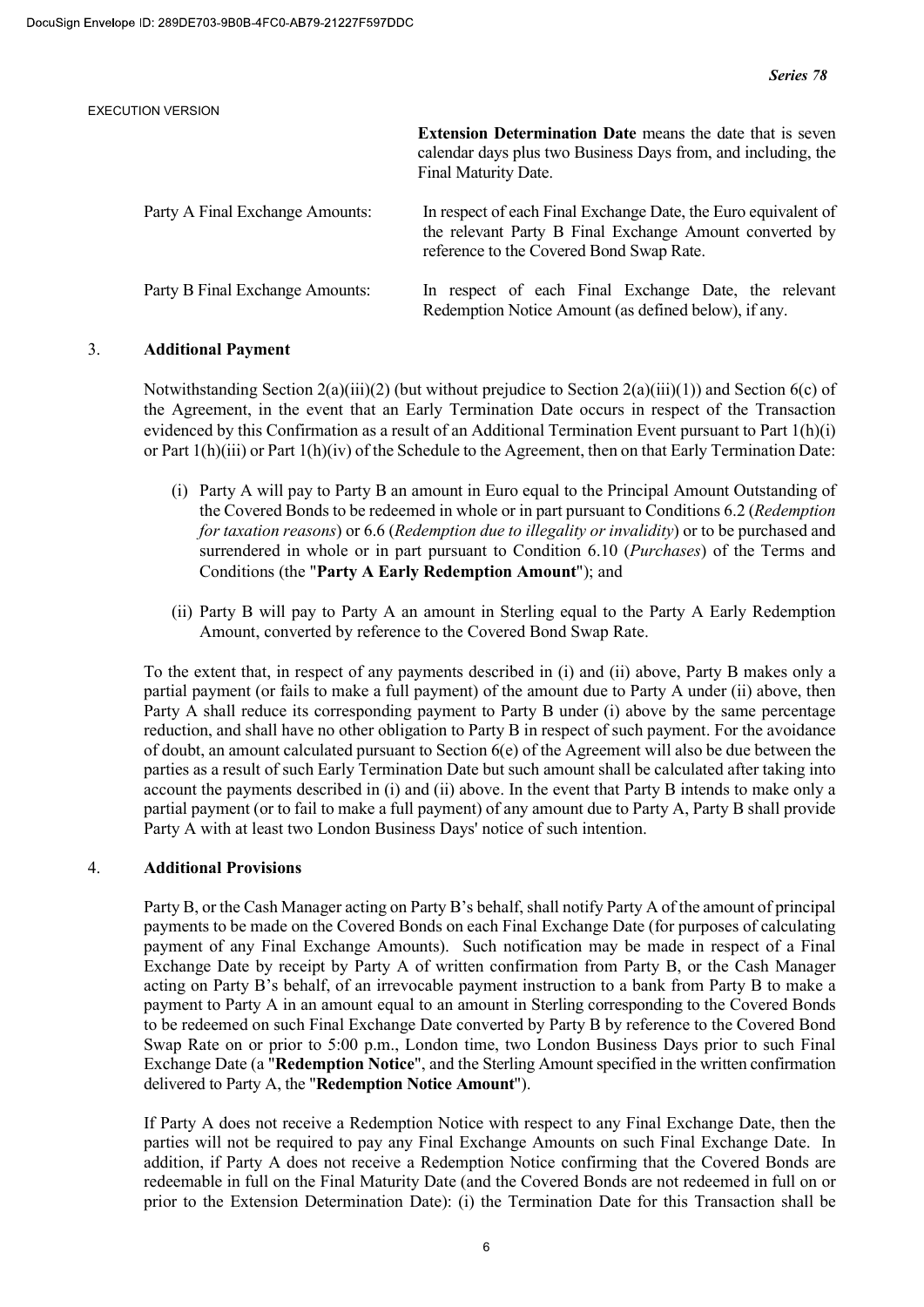deemed to be the Final Exchange Date in respect of which a Redemption Notice is given and, taking into account such Redemption Notice and each other Redemption Notice, the sum of all Redemption Notice Amounts equals the Party A Initial Exchange Amount 1; (ii) for the avoidance of doubt, Party A's obligation to pay the Party A Fixed Amounts shall cease as from the Final Maturity Date and Party A shall from (but excluding) such date be obliged to pay the Party A Floating Amounts to Party B, and Party B shall be obliged to continue to pay the Party B Floating Amounts; and (iii) the final Party A Calculation Period and the final Party B Calculation Period shall end on, but exclude, the Termination Date. Without prejudice to the generality of the above provisions, Party B, or the Cash Manager acting on Party B's behalf, shall notify Party A at least two London Business Days prior to the Final Maturity Date whether or not the Covered Bonds will be redeemed (in whole or in part) on the Final Maturity Date and, if they will not be, whether or not the Covered Bonds will be redeemed (in whole or in part) on or prior to the Extension Determination Date.

If on the Extended Due for Payment Date the Principal Amount Outstanding of the Covered Bonds has not been reduced to zero (whether by redemption or cancellation) then on the Extended Due for Payment Date:

- (i) Party B will pay to Party A an amount in Sterling equal to the amount to be applied on the Extended Due for Payment Date toward redemption of the Covered Bonds converted at the Covered Bond Swap Rate; and
- (ii) Party A will pay the Euro equivalent of the amount received from Party B, converted at the Covered Bond Swap Rate.

For purposes of calculating any amount due under Section 6(e) of the Agreement in respect of a Termination Event that occurs during the period from, but excluding, the Final Maturity Date to, and including, the Extension Determination Date, the Termination Date shall be deemed to be the Final Maturity Date, unless Party B or the Cash Manager has determined as of that date that Party B has insufficient funds to pay the Guaranteed Amounts, in which case the Termination Date shall be deemed to be the Extended Due for Payment Date (subject as provided above).

Party B agrees as soon as reasonably practicable after a Redemption Notice has been given to advise Party A by telephone (or email if provided in the notice details below) of the fact of such Redemption Notice; provided, however, that the failure by Party B, or the Cash Manager acting on Party B's behalf, to do so shall not affect the validity of any Redemption Notice under the Transaction evidenced by this Confirmation.

#### 5. Account Details

| Payments to Party A in Sterling: | To be advised. |
|----------------------------------|----------------|
| Payments to Party A in Euro:     | To be advised. |
| Payments to Party B in Sterling: | To be advised. |
| Payments to Party B in Euro:     | To be advised. |

#### 6. Notice Details

Party A:

Address: 2 Triton Square Regent's Place London NW1 3AN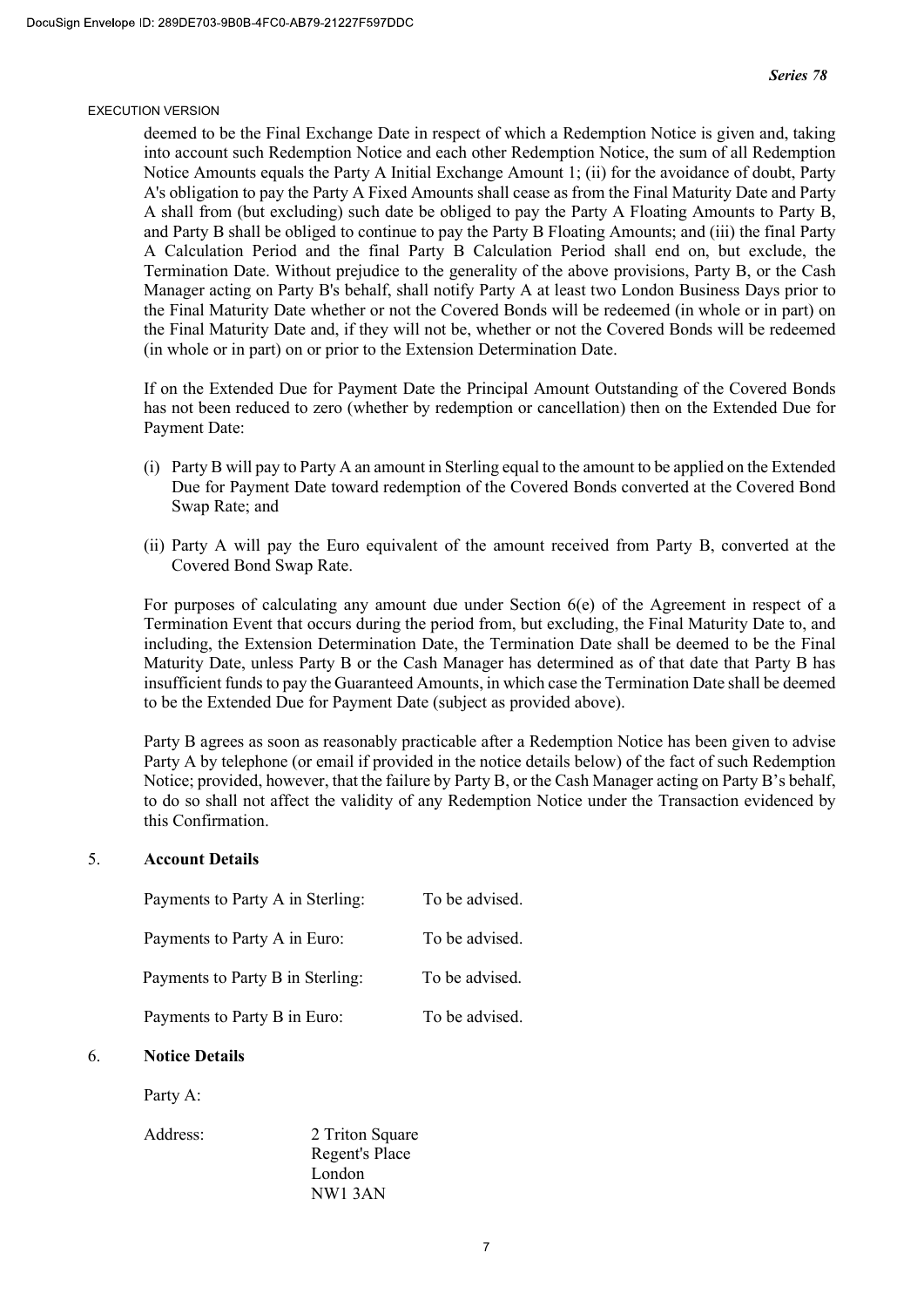| Attention:                           | Medium Term Funding and Funding Legal                                      |  |  |
|--------------------------------------|----------------------------------------------------------------------------|--|--|
| Email:                               | MTF@santander.co.uk; FundingLegal@santander.co.uk                          |  |  |
| Party B:                             |                                                                            |  |  |
| Address:                             | 2 Triton Square<br>Regent's Place<br>London<br>NW13AN                      |  |  |
| Attention:                           | Medium Term Funding and Funding Legal                                      |  |  |
| Email:                               | MTF@santander.co.uk; FundingLegal@santander.co.uk                          |  |  |
| With a copy to the Security Trustee: |                                                                            |  |  |
| Address:                             | Winchester House<br>1 Great Winchester Street<br>London<br><b>EC2N 2DB</b> |  |  |
| Attention:                           | Managing Director (ABS/MBS Group)                                          |  |  |

Please confirm that the foregoing correctly sets forth the terms of our agreement by signing a copy of this Confirmation and returning it to us by email on the email listed below:

| Address:   | Santander UK plc                                  |  |  |
|------------|---------------------------------------------------|--|--|
|            | 2 Triton Square                                   |  |  |
|            | Regent's Place                                    |  |  |
|            | London                                            |  |  |
|            | NW13AN                                            |  |  |
| Attention: | Medium Term Funding and Funding Legal             |  |  |
| Email:     | MTF@santander.co.uk; FundingLegal@santander.co.uk |  |  |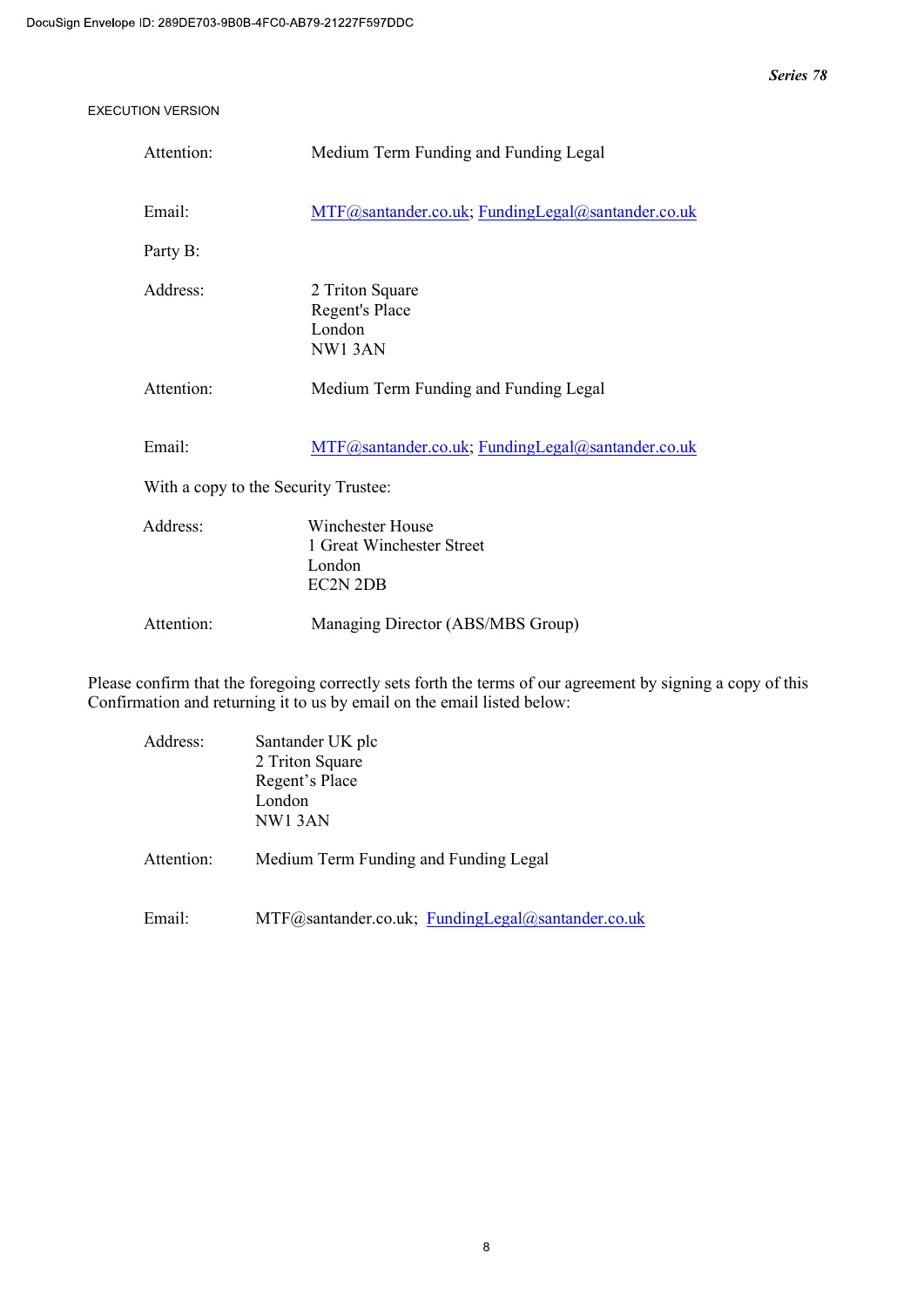## ANNEX

#### SONIA Fallback Provisions

#### Temporary Non-Publication of SONIA Index

Subject to the below, if the SONIA Index is not published by the SONIA Administrator or an authorised distributor and is not otherwise provided by the SONIA Administrator or an authorised distributor by the SONIA Compounded Index Fixing Day or such other date on which the SONIA Index is required, then the level of the SONIA Index for such date will be determined by the Calculation Agent by reference to the last published level of the SONIA Index and the SONIA Index benchmark methodology published by the SONIA Administrator.

#### An Index Cessation Effective Date – SONIA Compounded Index

If an Index Cessation Event – SONIA Compounded Index occurs, the rate for a SONIA Compounded Index Fixing Day occurring on or after the Index Cessation Effective Date – SONIA Index will be the rate determined by the Calculation Agent by reference to the last published level of the SONIA Index, the SONIA Index benchmark methodology published by the SONIA Administrator and SONIA as provided by the SONIA Administrator for each day in respect of which SONIA is required by the Calculation Agent for that determination.

## Temporary Non-Publication of SONIA

Subject to the below, in respect of any day for which SONIA is required by the Calculation Agent, if on the London Business Day immediately following such day, neither the SONIA Administrator nor an authorized distributor of SONIA has provided or published SONIA in respect of that day, SONIA for the purpose of the SONIA Index benchmark methodology will be the last provided or published SONIA.

## A SONIA Index Cessation Effective Date

If a SONIA Index Cessation Event occurs, the rate for a SONIA Compounded Index Fixing Day occurring on or after the SONIA Index Cessation Effective Date will be the rate determined by the Calculation Agent by reference to the last published level of the SONIA Index and the SONIA Index benchmark methodology published by the SONIA Administrator as if references in that methodology to SONIA for each day in respect of which SONIA is required by the Calculation Agent for that determination were references to the GBP Recommended Rate in respect of the same day for which a rate for SONIA was required.

#### Temporary Non-Publication of GBP Recommended Rate

If there is a GBP Recommended Rate before the end of the first London Business Day following the SONIA Index Cessation Effective Date but neither the administrator nor authorized distributors provide or publish the GBP Recommended Rate, then, subject to the below, in respect of any day for which the GBP Recommended Rate is required, references to the GBP Recommended Rate will be deemed to be references to the last provided or published GBP Recommended Rate. However, if there is no last provided or published GBP Recommended Rate, then in respect of any day for which the GBP Recommended Rate is required, references to the GBP Recommended Rate will be deemed to be references to the last provided or published SONIA.

## No GBP Recommended Rate or GBP Recommended Rate Index Cessation Effective Date

If:

a) there is no GBP Recommended Rate before the end of the first London Business Day following the SONIA Index Cessation Effective Date; or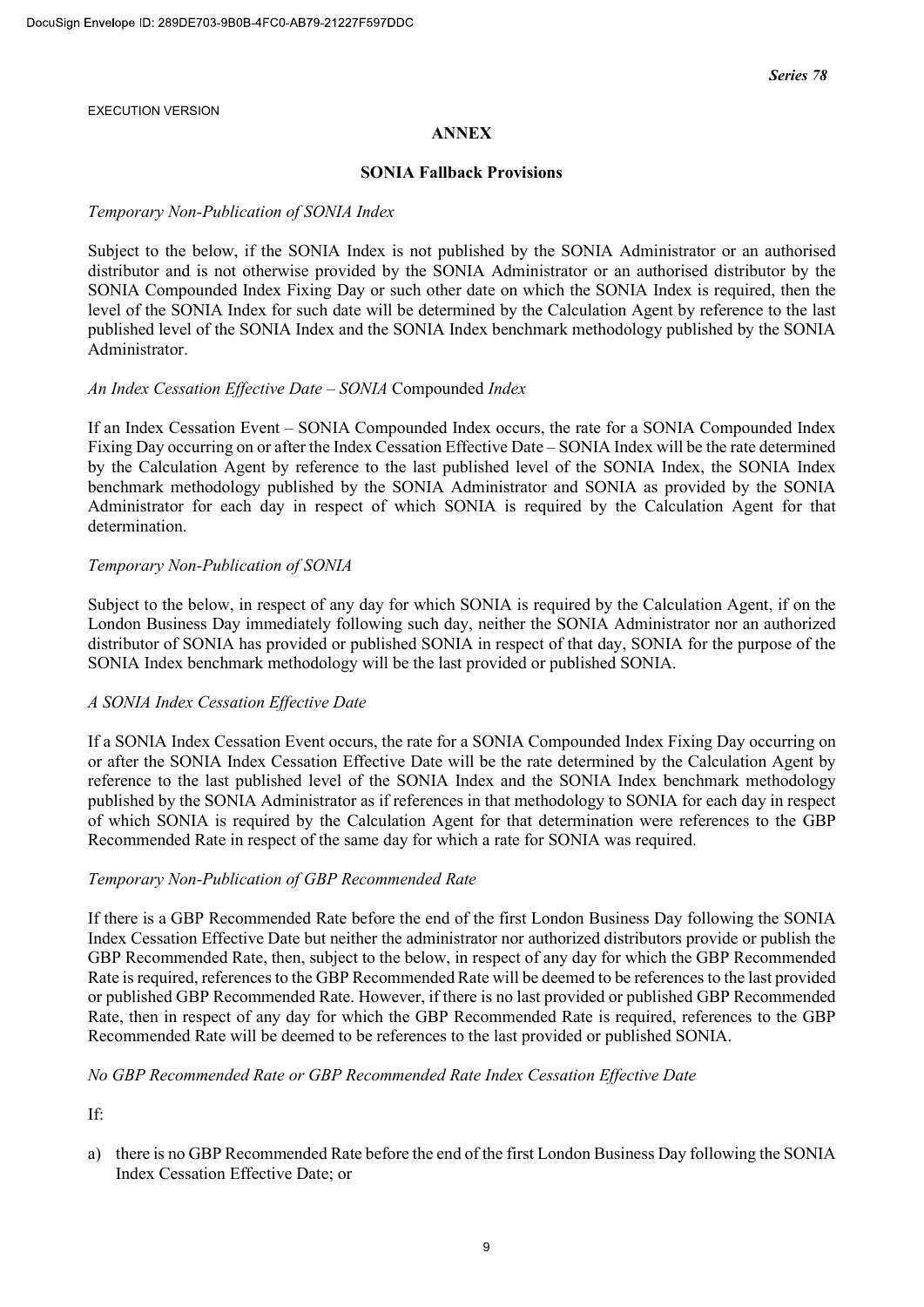b) there is a GBP Recommended Rate and a GBP Recommended Rate Index Cessation Effective Date subsequently occurs,

then the rate for a SONIA Compounded Index Fixing Day occurring on or after the SONIA Index Cessation Effective Date or the GBP Recommended Rate Index Cessation Effective Date (as applicable) will be determined by the Calculation Agent by reference to the last published level of the SONIA Index and the SONIA Index benchmark methodology published by the SONIA Administrator as if references in that methodology to SONIA for each day in respect of which SONIA is required by the Calculation Agent for that determination were references to the UK Bank Rate.

## UK Bank Rate

In respect of any day for which the UK Bank Rate is required, references to the UK Bank Rate will be deemed to be references to the last provided or published UK Bank Rate as at close of business in London on that day.

## Definitions

For these purposes:

"Index Cessation Effective Date - SONIA Compounded Index" means, in respect of the SONIA Index and an Index Cessation Event - SONIA Compounded Index, the first date on which the SONIA Index would ordinarily have been provided and is no longer provided;

"Index Cessation Event - SONIA Compounded Index" means, in respect of the SONIA Index:

- a) a public statement or publication of information by or on behalf of the SONIA Administrator announcing that it has ceased or will cease to provide the SONIA Index permanently or indefinitely, provided that, at the time of the statement or publication, there is no successor administrator that will continue to provide the SONIA Index; or
- b) a public statement or publication of information by the regulatory supervisor for the SONIA Administrator, the central bank for the currency of the SONIA Index, an insolvency official with jurisdiction over the SONIA Administrator, a resolution authority with jurisdiction over the SONIA Administrator or a court or an entity with similar insolvency or resolution authority over the SONIA Administrator, which states that the SONIA Administrator has ceased or will cease to provide the SONIA Index permanently or indefinitely, provided that, at the time of the statement or publication, there is no successor administrator that will continue to provide the SONIA Index; and

"SONIA Compounded Index Fixing Day" means each Party B Reset Date (or any amended publication day for the SONIA Index, as specified by the SONIA Administrator in the SONIA Index benchmark methodology).

"GBP Recommended Rate", "GBP Recommended Rate Index Cessation Effective Date", "GBP Recommended Rate Index Cessation Event", "SONIA Index Cessation Effective Date", "SONIA Index Cessation Event" and "UK Bank Rate" have the meanings given to them in the Definitions.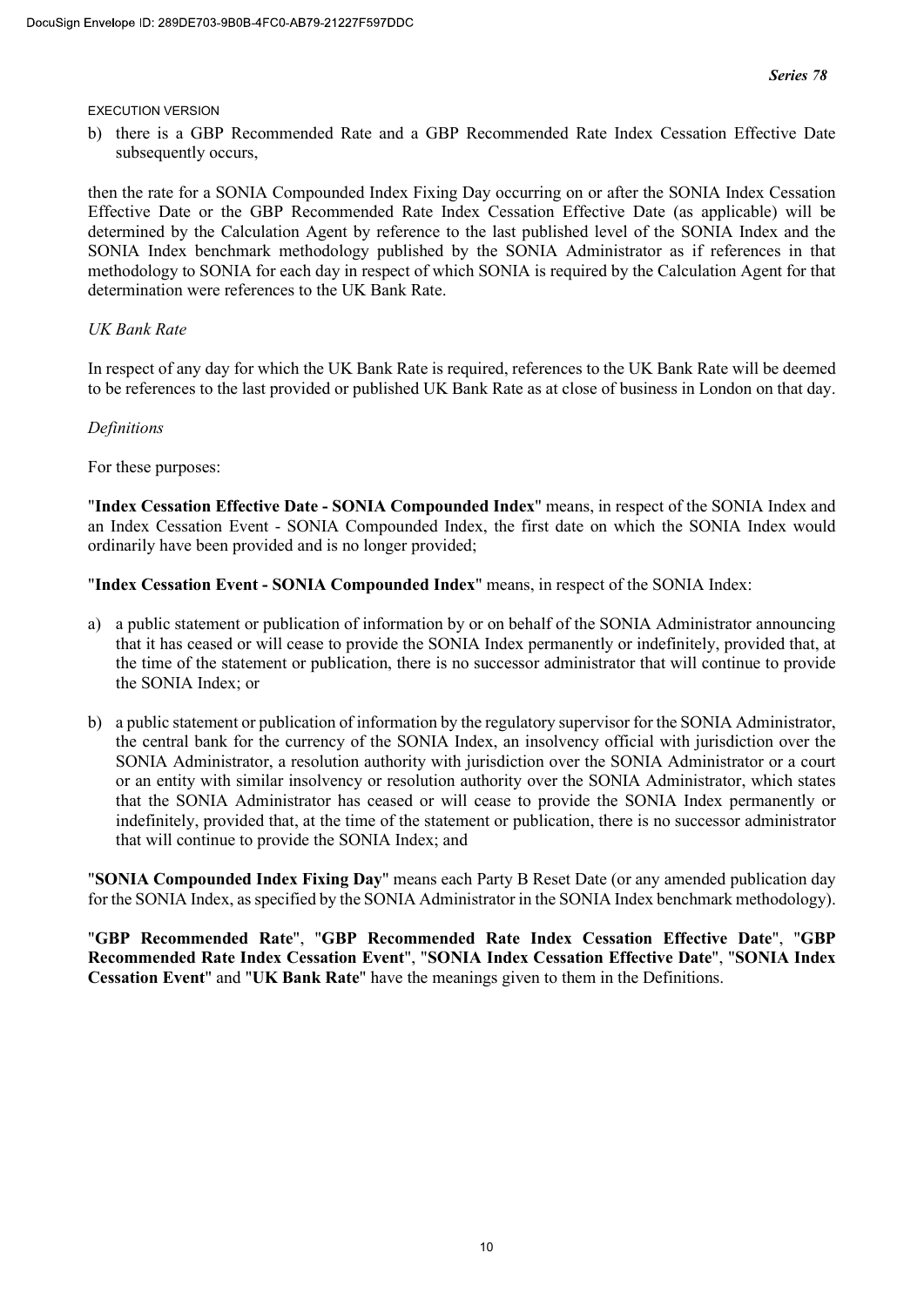Yours faithfully,

# Santander UK plc

By:  $\qquad \qquad$ Name: 

Confirmed and accepted as of the date first written:

# **Abbey Covered Bonds LLP**

# **Deutsche Trustee Company Limited**

| By:    | Bv:    |
|--------|--------|
| Name:  | Name:  |
| Title: | Title: |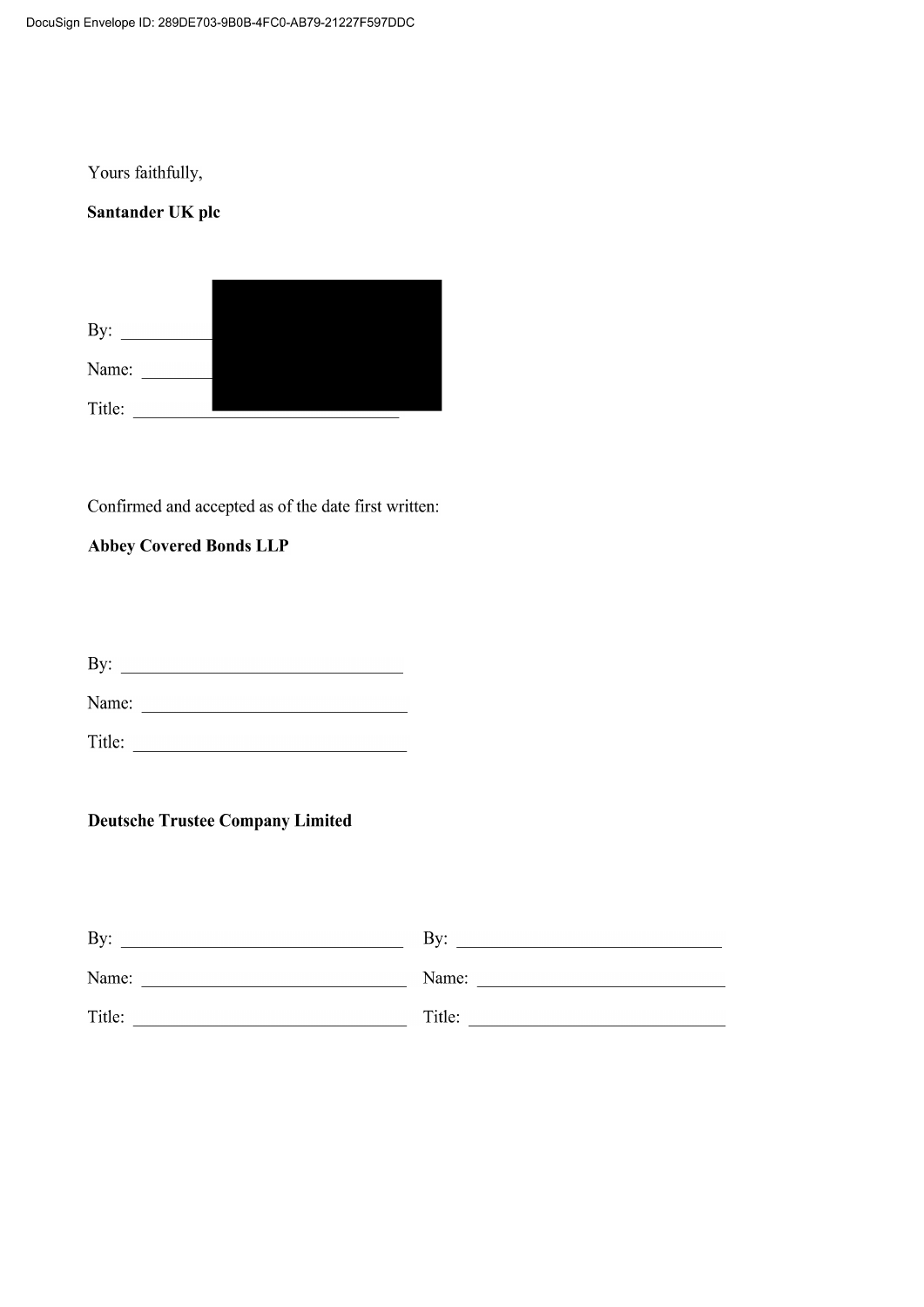Yours faithfully,

**Santander UK plc** 

By: \_\_\_\_\_\_\_\_\_\_\_\_\_\_\_\_\_\_\_\_\_\_\_\_\_\_\_\_\_\_\_\_

Name: \_\_\_\_\_\_\_\_\_\_\_\_\_\_\_\_\_\_\_\_\_\_\_\_\_\_\_\_\_\_

Title: \_\_\_\_\_\_\_\_\_\_\_\_\_\_\_\_\_\_\_\_\_\_\_\_\_\_\_\_\_\_\_

Confirmed and accepted as of the date first written:

## **Abbey Covered Bonds LLP**

| By:    |  |  |
|--------|--|--|
| Name:  |  |  |
| Title: |  |  |

# **Deutsche Trustee Company Limited**

| By:    | Bv:    |
|--------|--------|
| Name:  | Name:  |
| Title: | Title: |